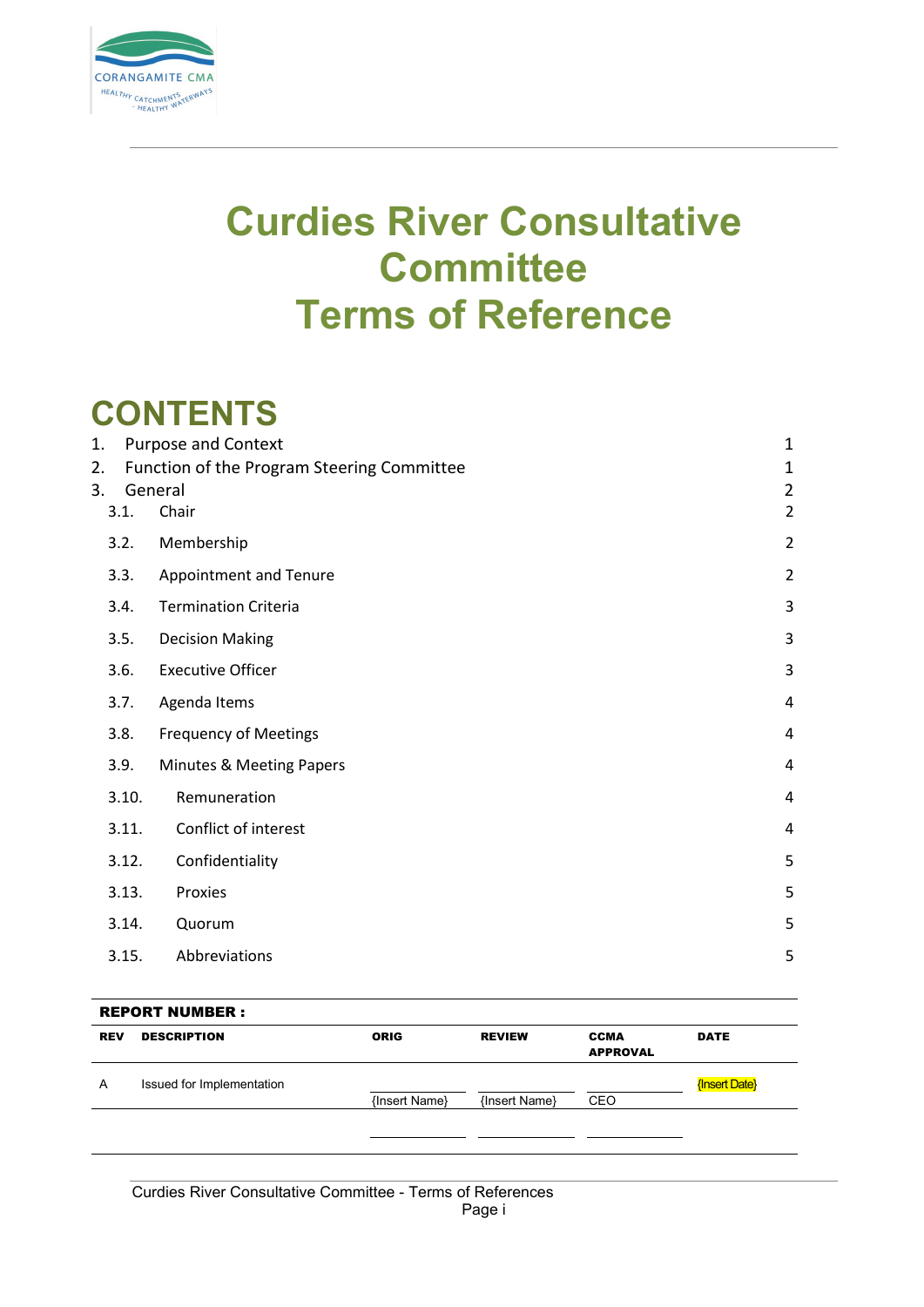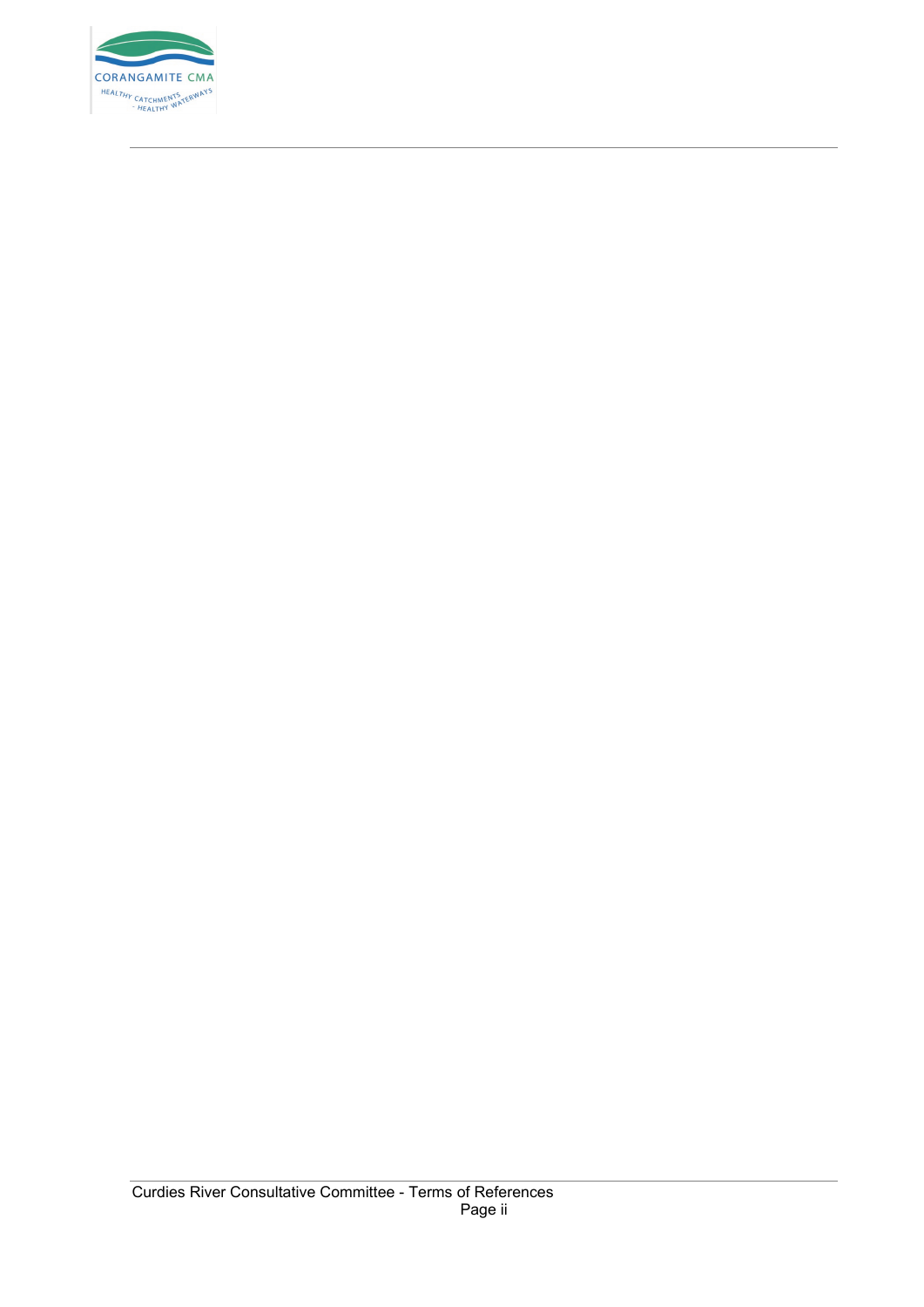## <span id="page-2-0"></span>**1. Purpose and Context**

The Curdies River is highly valued for the biodiversity it supports, the recreational opportunities it provides, its history and as a water supply source for stock and townships.

The Curdies River and its tributaries have a history of high nutrient inputs from the catchment. The estuary has a wide, shallow embayment that limits flushing. As such, it is prone to accumulation of sediment and nutrients.

A study was undertaken in 2005 by the then Department of Primary Industries and Department of Sustainability and Environment to investigate nutrient enrichment in the Curdies River Catchment. From this study, there is sufficient evidence to suggest that the following four factors contribute to diffuse movement of phosphorus:

- Dairy effluent
- Excess fertiliser runoff
- Stock rates and access (to wet areas and watercourses)
- Gully erosion and bank erosion in Scotts Creek / Cooriemungle catchment

In 2017 the CMA released the Curdies River Estuary Management Plan that aims to address threats to environmental, social and economic objectives defined within the plan.

In March 2021 and April 2022, blue green algal blooms were detected in the Curdies River estuary, indicating the reoccurrence of high nutrient concentrations in the surface water.

Everyone who lives, works and recreates in the Curdies River catchment has a role in improving the health of the Curdies River. A healthy river will benefit Traditional Owners, land managers, anglers and other recreational users, local business, farming, citizen scientists, Landcare volunteers and other community interests.

A range of government agencies have roles and responsibilities in relation to monitoring, communications, management and reporting on the health of the Curdies River. This includes working with and providing support to land managers and the broader community to undertake management actions that contribute to river health.

The Curdies River Consultative Committee (the Committee) has been established to provide a transparent and effective platform for knowledge sharing, consultation, and collaboration in relation to improving the health of the Curdies River and its tributaries.

## <span id="page-2-1"></span>**2. Function of the Curdies River Consultative Committee**

The Function of the Committee is:

- to share research, monitoring, management and local knowledge that can contribute to improving the health of the Curdies River;
- to consult on the review and implementation of Management Plans and Strategies relating to the health of the Curdies River, including implementation of the 2017 Estuary Management Plan and 2005 Ecological Risk Assessment recommendation.
- to support collaboration and provide clarity across agencies and community on roles and responsibilities in relation to Curdies River management;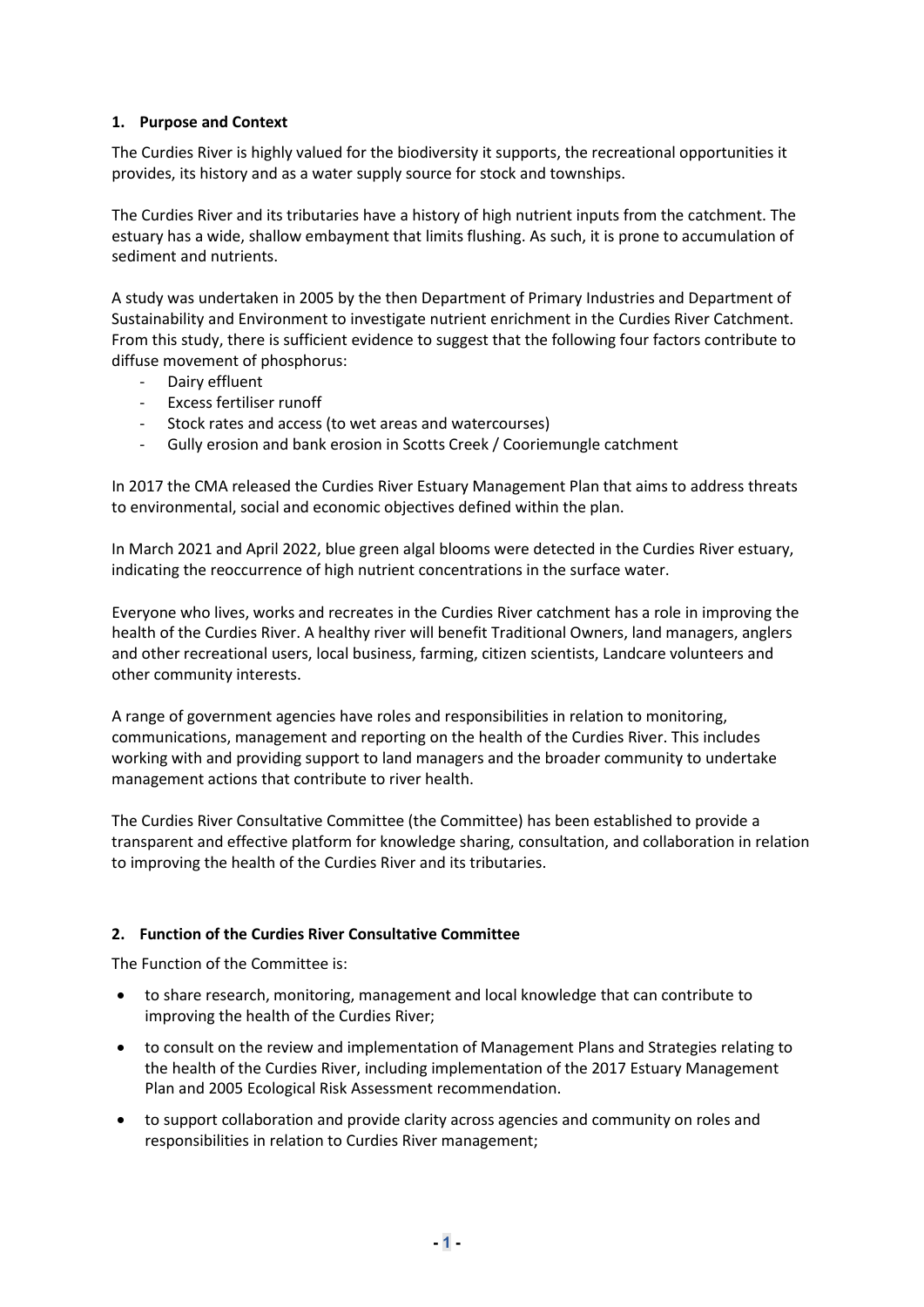- to advise on communication materials and approaches associated with delivering information and updates to the broader community about Curdies River management; and
- The Function of the Committee is not to advocate or lobby for changes in government policy or investment. If members wish to do this, it should not be in their capacity as members of this Committee.

### <span id="page-3-0"></span>**3. General**

#### <span id="page-3-1"></span>**3.1.Chair**

The Chair will be a senior staff member of the Corangamite CMA. The Chair shall convene and conduct the Consultative Committee meetings.

Meetings of the Consultative Committee shall at all times be under the control of the Chairperson and shall be conducted generally in accordance with good meeting procedures.

#### <span id="page-3-2"></span>**3.2.Membership**

Representatives from the following organisations and community will be invited to participate in the Committee:

- Corangamite Catchment Management Authority
- Eastern Maar Aboriginal Corporation
- Agriculture Victoria
- West Vic Dairy
- Wannon Water
- Parks Victoria
- Corangamite Shire
- Moyne Shire
- Environment Protection Authority
- Heytesbury District Landcare Network
- 5 x Community Representatives with community connection and involvement in the Curdies River
- Department of Environment, Land, Water and Planning

#### <span id="page-3-3"></span>**3.3.Appointment and Tenure**

The term of membership is for 3 years, concluding June 2025.

The position of the Chair will be reviewed by the Committee at the mid-point of the program at the discretion of the Committee.

Member organisations will be invited to nominate a senior officer to represent their organisation on the Consultative Committee.

An Expression of Interest shall be called for the positions of Community Representative, with a maximum of 5 Community Representatives appointed (refer to Attachment 1). These positions are to be reviewed by the Committee at the mid-point of the program. Selection of Community Representatives will be based on:

- Familiarity with the Curdies River catchment and preferably to reside within it
- Breadth of community connection, networks and participation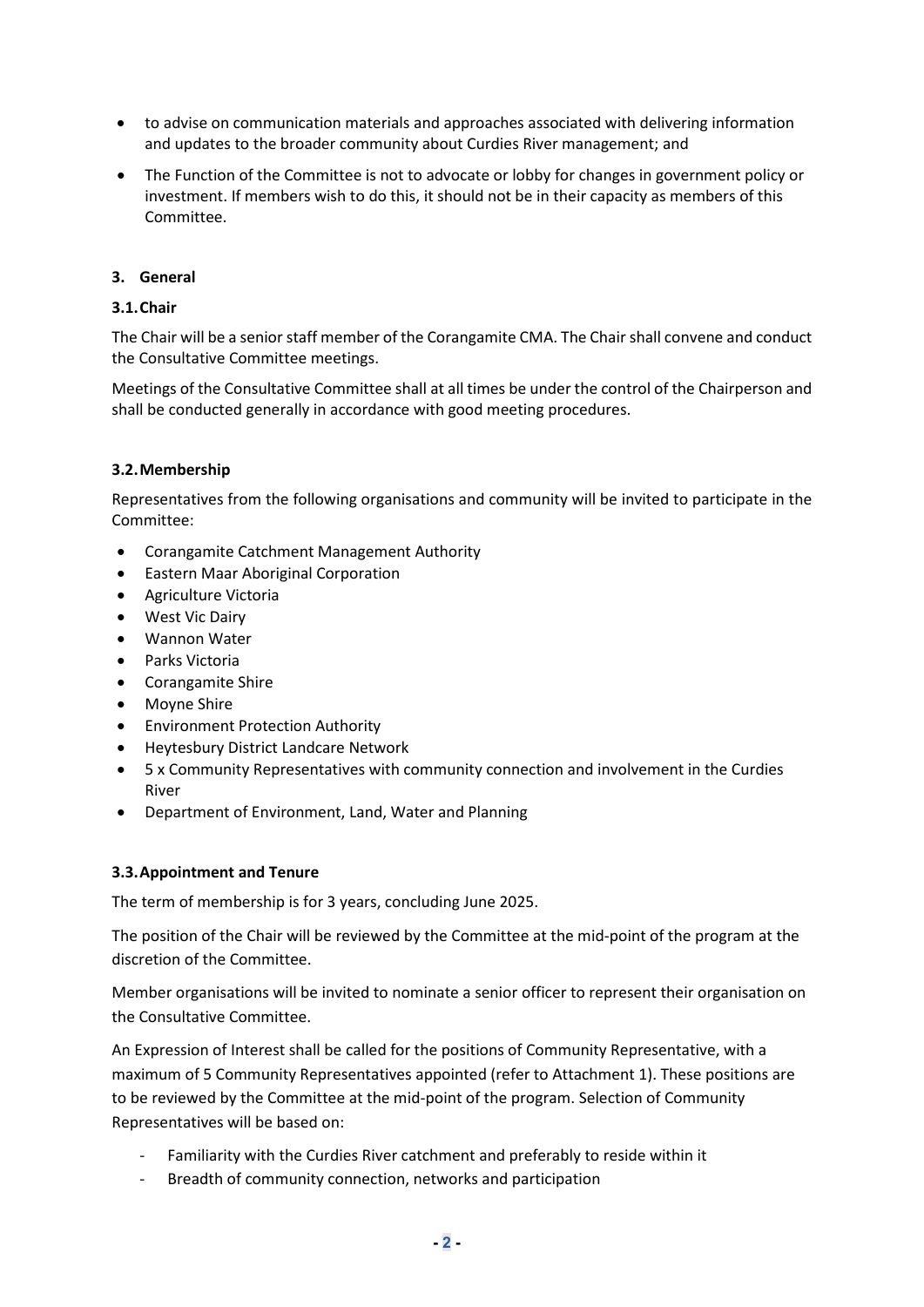- Diversity and inclusion principles
- A balance of skills, knowledge or community involvement in the Curdies River.

Note: The consultative committee will inform a range of additional community engagement efforts that will occur to ensure the other community members are kept informed and involved in the management of the Curdies River.

Membership of the Committee will be appointed by the CCMA Chief Executive Officer in consultation with the CCMA General Manager Community & Catchment Services.

#### <span id="page-4-0"></span>**3.4.Termination Criteria**

A Committee member's position will become vacant if one of the following scenarios applies:

- a member completes a term of office and is not reappointed;
- a member resigns in writing to the Chair;
- a member becomes an employee of the Corangamite CMA (with the exception of the Corangamite CMA representative);
- a member is convicted in Victoria of an offence, which is punishable by penal servitude or imprisonment for 12 months or more, or is convicted elsewhere than Victoria of an offence that, if committed in Victoria, would be an offence so punishable;
- a member releases confidential information pertinent to the Committee without first obtaining permission to do so by the Chairperson;
- a member uses their Committee role to advocate or lobby for changes in government policy or investment.
- a member wants to become politically active in relation to the Curdies River; and /or
- a member is deemed to have a conflict of interest to which the Corangamite CMA CEO deems can not otherwise be managed in line with the Corangamite CMA Conflicts of Interest Policy COM POL 035 and Conflicts of Interest Procedure COM PRO 020.

#### <span id="page-4-1"></span>**3.5.Decision Making**

The Committee should aim to achieve consensus on any decisions regarding advice and recommendations to the Corangamite CMA. This may be done at the following meeting, if further advice is required or through out of session correspondence. Voting will only be used to accept minutes.

#### **3.6.Values and Behaviours**

Members commit to the Terms of Reference and agree to:

- · work collaboratively with each other;
- · embrace best practice and innovative thinking;
- · be respectful and receptive to the views of others

#### <span id="page-4-2"></span>**3.7.Support Officer**

The Corangamite CMA will provide an Officer to support the Committee. The Officer will:

- Coordinate the meeting via teleconference or venue as deemed appropriate by the Committee;
- Develop the meeting agenda in collaboration with the Chair;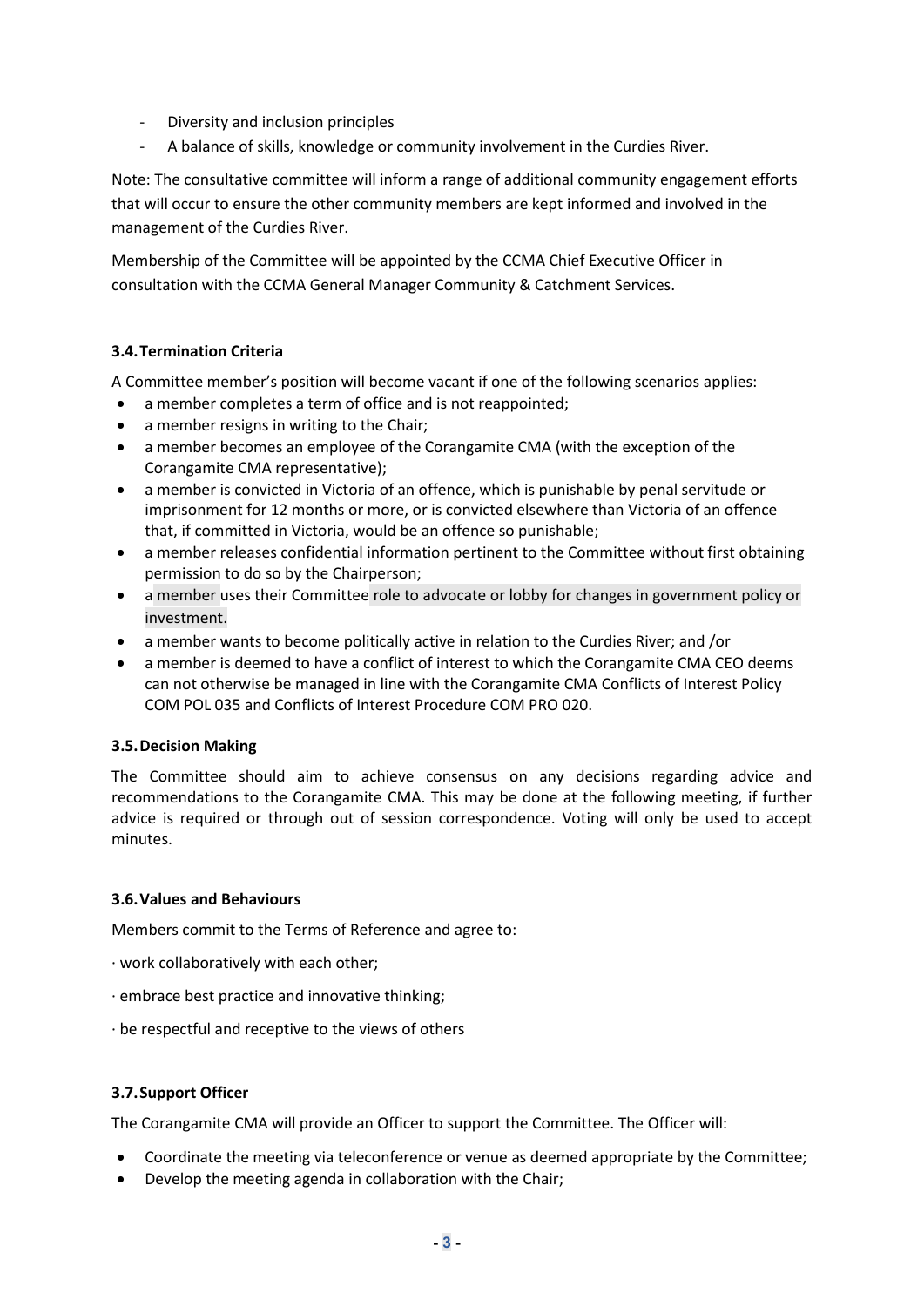- Arrange for guests to attend the meeting; and
- Distribute information required for the meeting (including minutes post meeting)

## <span id="page-5-0"></span>**3.8.Agenda Items**

All Committee meeting agenda items should be forwarded to the Officer seven days prior to the scheduled meeting, with agendas to be distributed to members at least four days prior to the meeting. The meeting agenda will include outstanding action items from the previous meeting and any relevant new issues for consideration as submitted by members. Members may raise an item under 'Other Business' if necessary and where time permits. Pre-reading requirements will be kept to the minimum required to effectively operate the Committee.

## <span id="page-5-1"></span>**3.9.Frequency of Meetings**

Committee meetings will occur at least four times in the first year and at least twice yearly in subsequent years throughout the duration of the program.

Meetings will take the form of both face to face, as well as online as appropriate, depending on the agenda, availability and location of members.

## <span id="page-5-2"></span>**3.10. Minutes & Meeting Papers**

The minutes of each Committee meeting will be prepared by the Officer and approved by the Chair, prior to circulation to members. Minutes will be taken and provided to capture salient points of discussions, as well as action items and are not intended to be copious records. Copies of the minutes, including attachments, shall be provided to all Steering Committee members.

By agreement of the Committee, out-of-session decisions will be deemed acceptable. Where agreed, all out-of-session decisions shall be recorded in the minutes of the next scheduled Committee meeting.

The minutes of each Committee meeting will be monitored and maintained by the Officer as a complete record as required.

## <span id="page-5-3"></span>**3.11. Remuneration**

Committee members who are not Government agency employees will not be remunerated unless otherwise agreed with the Corangamite CMA CEO.

Travel expenses will be paid in accordance with Victorian Government directions/policy. Out of pocket expenses can also be reimbursed with prior approval by the Officer. Tax invoices are to be provided for out of pocket expenses with a completed CCMA claim form.

## <span id="page-5-4"></span>**3.12. Conflict of interest**

A conflict of interest declaration must be completed by all committee members before a committee member begins their appointment. The Corangamite CMA may not approve membership in line with the Corangamite CMA Conflicts of Interest Policy COM POL 035 and Conflicts of Interest Procedure COM PRO 020.

If a Committee member believes that he/she may have a conflict of interest in relation to a